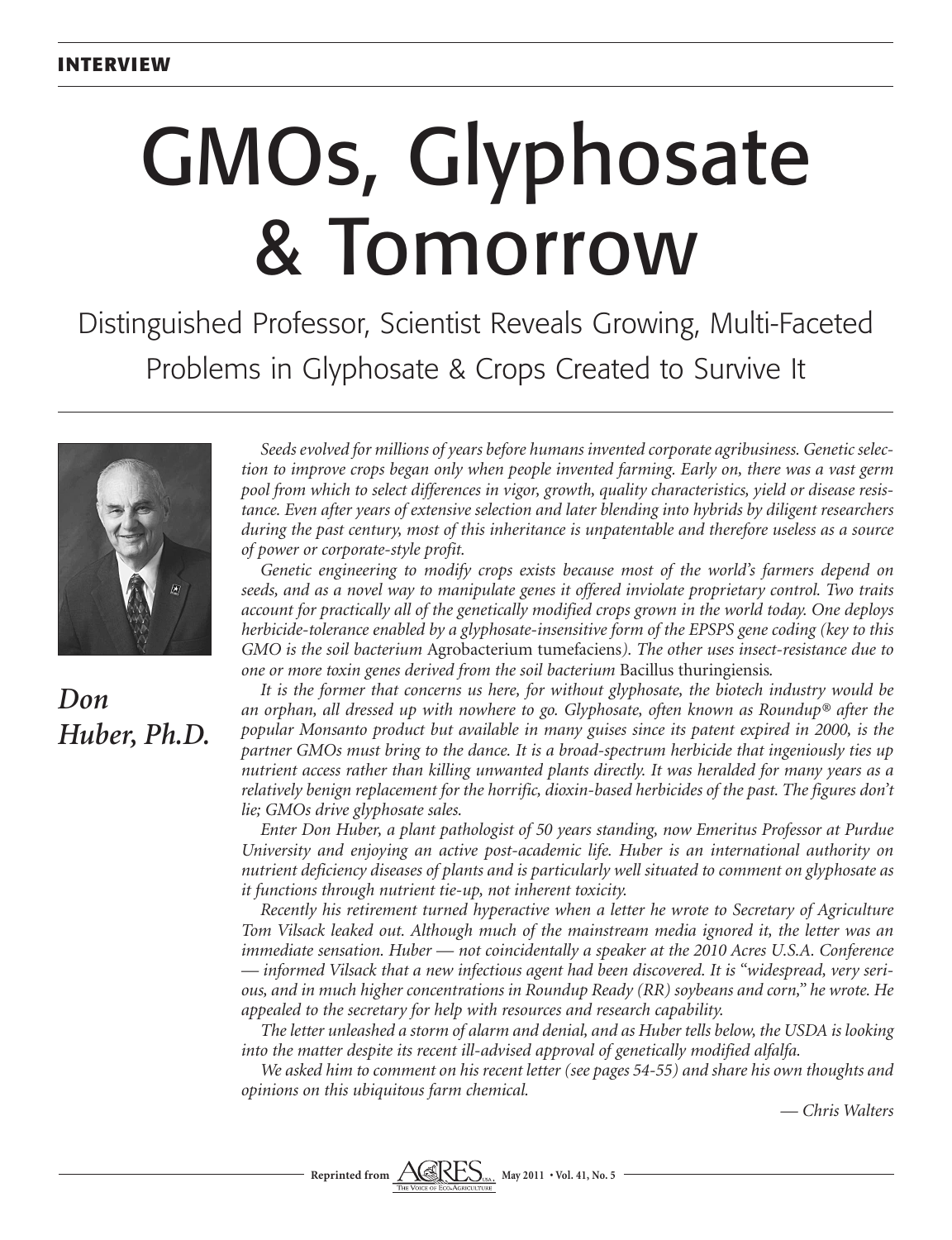**ACRES U.S.A.** How does glyphosate differ from herbicides that were popular before it came along?

**DON HUBER.** There are a number of ways that glyphosate is different from most other herbicides. Most of our herbicides are mineral chelators that act to physiologically immobilize a specific mineral nutrient that is required for a specific critical enzyme. When that physiological pathway is shut down, the weed or the plant it's applied to dies. Glyphosate also is a chemical chelator that can grab onto mineral nutrients and immobilize them physiologically so they're no longer available for those physiologic functions that they regulate. The difference with glyphosate is that it is not specific to just one mineral nutrient, but immobilizes many of them and doesn't affect a primary mechanism to cause death by itself. It merely turns off the plant's defense mechanisms so that soil-borne fungi that would normally take weeks to months to damage a plant can kill it in just a few days after glyphosate is applied. When they use the glyphosate-tolerant technology, they insert another gene that keeps that plant's defense mechanism going somewhat so you can put the glyphosate directly on the crop plant without having it killed. But the technology doesn't do anything to the glyphosate, which is still tying up mineral nutrients. Anytime you put the gene in, you reduce the nutrient efficiency of the plant, though not to the point that it destroys the ability of the plant to survive. It does leave it physiologically impaired.

**ACRES U.S.A.** Before glyphosate-tolerant genes were introduced, how did farmers cope with the danger of possibly killing the crop plant?

**HUBER.** They took care of their weed control before planting or before the crop emerged. Back then, there weren't too many herbicides that you could apply directly to the plant. We had a few, 2,4-D and a few others, that were semi-selective and very effective against broadleaves, which have a different physiology than grass plants. A similar thing with Tordon. You can put Tordon right on a grass pasture and it will kill the

broadleaf weeds for three or four years. It has pretty good residual activity, but grass looks like you'd just fertilized it when you got rid of all of those broadleaved weeds.

**ACRES U.S.A.** The innovation that gave glyphosate its market clout had to do with concentrating the whole arsenal into one weapon? No more multiple herbicides?

be. In a high-clay soil it may survive for a number of years. In water solution it can degrade fairly rapidly and not have a lot of residual activity. I think that's probably one reason why the French Supreme Court ruled two years ago that it would be fraud to claim biodegradability of glyphosate in soil — because it's not always really predictable. For some soils it can survive for a long period of time, and in others it may have a much shorter period. With the information that's cur-

"Any time you have a single gene in so many different crops, especially a gene that impacts the normal resistance and defense mechanism in the plant, and you spread that same vulnerability across so many plants, you should anticipate a high level of vulnerability."

**HUBER.** There was selective activity in our herbicides. Glyphosate on plants without the new gene inserted has a very broad-spectrum effect so that all weeds are affected. They're all killed by the soil fungi. It's not quite analogous, but you could say that what you're doing with glyphosate is you're giving the plant a bad case of AIDS. You've shut down the immune system or the defense system.

**ACRES U.S.A.** How does glyphosate's immobility as a strong metal chelator or nutrient chelator translate into the longterm effects of glyphosate buildup after years of steady use?

**HUBER.** As long as it's bound very tightly with those mineral elements it is not available or not in an active form for plant damage. If there is something that happens to break that binding then it can again be released and available for root uptake and plant damage. It depends on how long it survives in the soil and that will depend on two primary factors. Soil pH is a big factor in stability and the other is clay content. The higher the pH, the less stable it is, and the higher the clay content, the more stable it will

rently available, it's not really possible to have a good predictable figure. We do know that even though it's immobilized rapidly in most soils it can then be reactivated or desorbed and reactivated to damage future crops.

**ACRES U.S.A.** What must happen to reactivate it?

**HUBER.** One of the things that's recently been shown to do this is to apply phosphorus fertilizer on the crop. From a nutritional standpoint, it can actually desorb the glyphosate so that it's again reactivated as an active chemical for plant uptake and damage.

**ACRES U.S.A.** Has this been demonstrated by researchers to impact the crops when it's desorbed?

**HUBER.** Yes. That can be quite damaging to the crop and actually limit uptake of nutrients required by the crop as much as 60 to 70 percent, and that's pretty much across the board. Most elements will be reduced around 60 percent and a few of them in the 70 percent range. In this way the plant can be placed under a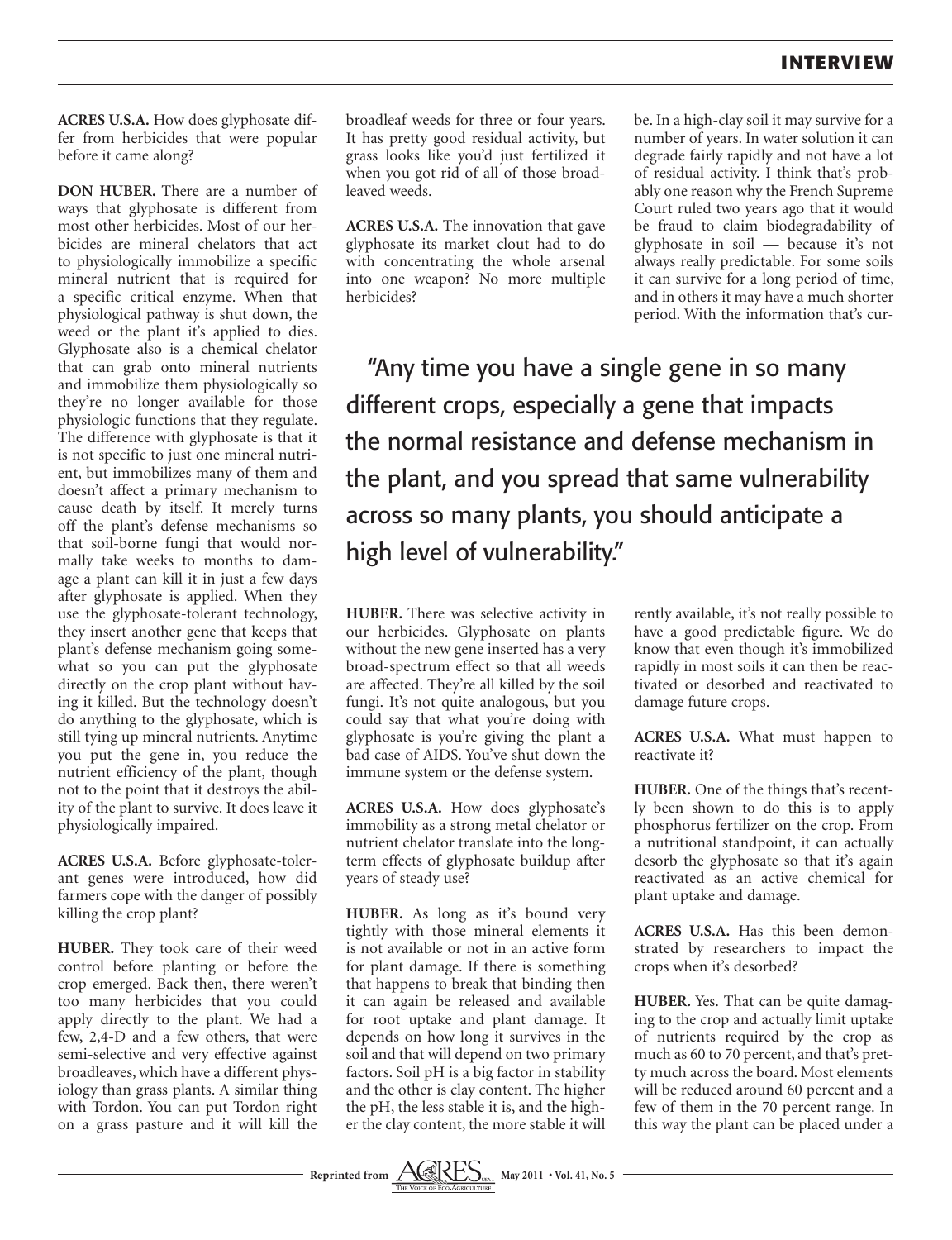fairly significant nutrient deficiency even though the nutrients may be in the soil — the plant can't utilize them because of glyphosate's toxicity.

**ACRES U.S.A.** Have your colleagues found similar impacts?

**HUBER.** Yes. A number of soil microbiologists are all reporting the same type of impact on the soil biology. One paper mentions that it's a very powerful herbicide, but also a very potent biocide. It's a little bit selective in that it stimulates some soil organisms and is very toxic gists and our crop producers. I wanted to bring the situation to his attention and request help so we could move the science along faster than we can individually. It's because of the seriousness of the situation that many growers are experiencing. The work to date has been very well done, very scientifically conducted, but there is still much to do. Much of it hasn't been published on the animal side, but Koch's-postulates the scientific criteria used to establish a cause-effect relationship — have been completed, and much of the science on the animal side has been done. That's not

"It's not quite analogous, but you could say that what you're doing with glyphosate is you're giving the plant a bad case of AIDS. You've shut down the immune system or the defense system."

to other organisms. It's toxic to your legume module bacteria for nitrogen fixation, also quite toxic to the organisms that make manganese and iron available for plant uptake, and those are critical nutrients. It stimulates the soil pathogens that do the killing from a weed control standpoint, but it also stimulates some so that you're essentially making a super-pathogen to kill a weed. Then you leave that super-pathogen in the soil, which also attacks other plants later on in the rotation.

**ACRES U.S.A.** The letter you sent to Secretary of Agriculture Tom Vilsack in January, not surprisingly, is being attacked on a number of fronts. Since the pathogen that has been discovered hasn't been detailed in a journal, its existence has been questioned. How was this pathogen discovered, who did the research, and is research being readied for publication?

**HUBER.** The letter to the Secretary wasn't for public dissemination. It was a request for help. It was meant to bring to his attention the things that many of us are seeing out in the field, both from the veterinarians and animal producers as well as agronomists, plant patholoa concern or a question. The veterinarians have been very thorough. They split their samples, sent them to a number of different labs to rule out all of the other known causes of those conditions, and when they check for this new organism that's what they find. They find it with cattle and pigs and horses and poultry. So it has a pretty broad host range. In trying to identify how the animals were being infected, they began looking at the feed and found that soybean meal was just loaded with it. They also find it in silage and corn products. Any fermented product seems to encourage this organism. It's also a very good synergist with other pathogens. The Fusarium fungus that causes Sudden Death Syndrome (SDS) is very compatible with this new organism. Another interesting thing is that it appears very compatible with Clavibacter that causes Goss' wilt of corn as well as other bacteria. Over the past two years we've had extensive SDS and Goss' wilt epidemics and that's where we really see the higher titer with this organism. The two diseases and the newly discovered pathogen appear to be very synergistic. This new organism may be an opportunist that is able to take advantage of a weakened condition and then really move forward.

**ACRES U.S.A.** What is "higher titer?"

**HUBER.** Higher population. Just a lot more of it. It seems to grow better for possibly a higher infection potential.

**ACRES U.S.A.** Is this the first appearance of this pathogen in nature? Or is it something that was there all along, waiting for discovery?

**HUBER.** We're fairly convinced it's something that's always been there, very benign, not really a problem until we changed something that has either increased its virulence or its opportunity. I think the research to date would indicate that it's probably more a change in the susceptibility of the crops, in the population of the pathogen, and in the potential for animal infection. There are many organisms new to science that have been around forever. Which is something you see with the prions. We didn't know they existed either until we had to look a lot further to find an answer to a problem, and then they were discovered. This organism was discovered pretty much the same way. When they rule out all other known sources, then the veterinarians just kept looking and found this one, and then verified it as the cause by doing Koch's postulates. Then they took it a step further to find out: where was it coming from? How are the animals getting it? That led them to check the feed and they found it there. In science you go from one thing to another, sometimes in a process, and you don't necessarily stop and publish each little bit that is found until you have a better understanding of how it all fits together. In agriculture we're really talking about a system; we're not talking about silver bullets.

**ACRES U.S.A.** People have an easier time understanding single-factor analysis and silver bullets, but that's not how it works in nature, is it?

**HUBER.** We're talking about how parts of this system interact and fit together. That's been the real emphasis in this research, not how to get that publicity and meet the popular demand by publishing each little bit of information. You try to get enough research so you can really understand its scope and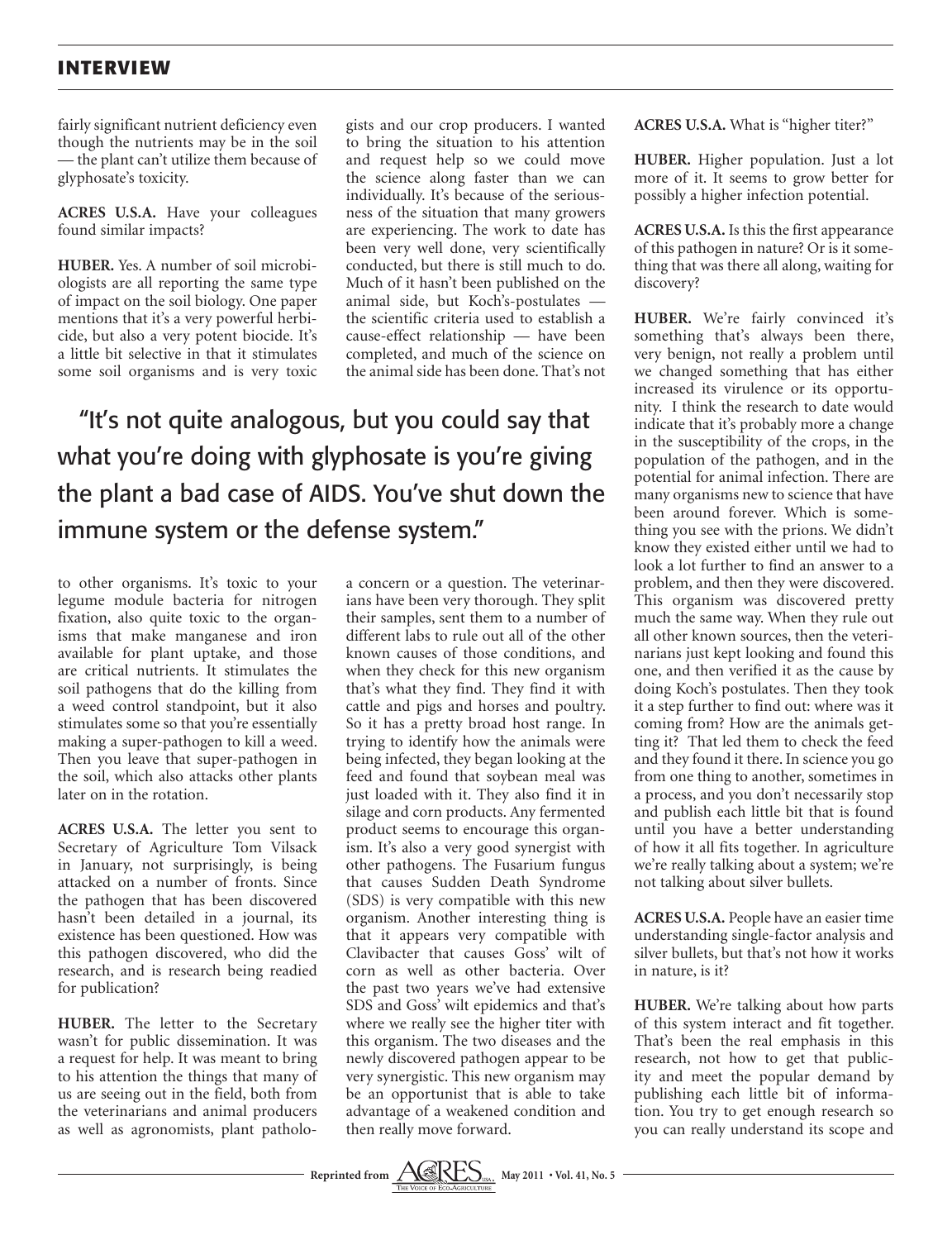what its impact is in the overall production system. That's really my plea to the Secretary in that letter — we need resources and we need some commitment of those resources and personnel that are available to the Secretary but aren't available to each individual scientist. It was for alerting him to the problem so he would be interested, as he has been, in passing it on to those who would be able to provide additional resources. We need to understand how it fits into the overall ecological scheme and agricultural production system.

**ACRES U.S.A.** Despite the recent rapid approval of genetically modified alfalfa, do you find a silver lining in indications that USDA resources or commitment are forthcoming?

**HUBER.** Well, I certainly hope so.

**ACRES U.S.A.** This pathogen doesn't have a name. What do you call it?

**HUBER.** That's been a bit of a stumbling block. In the letter I called it a microfungus. That was a mistake, because when you think of a microfungus you automatically think of a mold-type organism, and it certainly isn't that. It's many thousands of times smaller than a mold, much smaller than a bacterium — approximately the size of a virus. It's in that category, except that it selfreplicates and can be passive.

**ACRES U.S.A.** But it is certainly not a virus?

**HUBER.** Not by our current definition.

**ACRES U.S.A.** Could your theory be summarized thusly — this is not the result of a mutation in an existing pathogen, rather, a change in the conditions has caused an existing pathogen to multiply and become a problem, with pathways being created that were not common in the past?

**HUBER.** Right. The organism appears to be prominent in the environment but new to science. On a much larger scale, it would be like when they bred the Texas male-sterile gene into corn. We got away with it for a few years. Then all of a

sudden we realized we had an organism out there that was new to science with the Southern corn leaf blight epidemic of 1970-71. We'd previously had that experience with the Victoria gene in oats.

**ACRES U.S.A.** Can you name some of the researchers who are involved? Specifically who discovered the pathogen?

**HUBER.** No. Because there's no need for them to have the harassment or be inundated the way I've been. We've got too much work to do.

**ACRES U.S.A.** But you can vouch for them?

**HUBER.** They are very well-established scientists. There's no need to attack everybody else, and that's exactly what happens when you come up with something that's new.

**ACRES U.S.A.** In other words, naysayers are assured that there is more than one person involved with this research, they're reputable people, the results are going to be published as soon as they're available, and these plant and animal afflictions are not going away?

**HUBER.** Clavibacter survives in corn residue for three to four years at least so if we continue to do the same things, we should anticipate the same result. There's research that shows that when you apply formulated glyphosate to a glyphosatetolerant corn plant that normally is resistant, some hybrids become fully susceptible to that organism. Glyphosate can nullify the genetic resistance for Clavibacter just like it can sugar beets for Rhizoctonia or Fusarium in same plants.

**ACRES U.S.A.** What other results do you anticipate?

**HUBER.** High infertility and abortions in animals fed with corn and soybean feeds containing high populations of this organism.

**ACRES U.S.A.** Some of your critics reject the whole idea that sudden plant death and spontaneous cattle abortions are even an increasing problem.



**ACRES U.S.A.** Just to get it on the record, after you sent your letter to Vilsack, someone else leaked it?

**HUBER.** Right. It was not intended as a public document. My request to the Secretary was for the help we needed to get resources, and also to ask him to delay any decision on the Roundup Ready alfalfa until some things could be checked out. One reason is that we were seeing a marked increase in susceptibility to Goss' wilt in previously Goss' wilt-resistant corn. Critical research was needed to document the epidemiology of this new organism.

**ACRES U.S.A.**What has your experience been over the last decade or so with the availability of research funds for questions like this in the United States?

**HUBER.** Funding for applied research is hard to come by and publishing in this area can also be difficult. I know from the International Symposium on Glyphosate that they had to find a journal publisher outside this country to publish the research data and symposium proceedings. It's pretty hard to get it published in the States. There are also

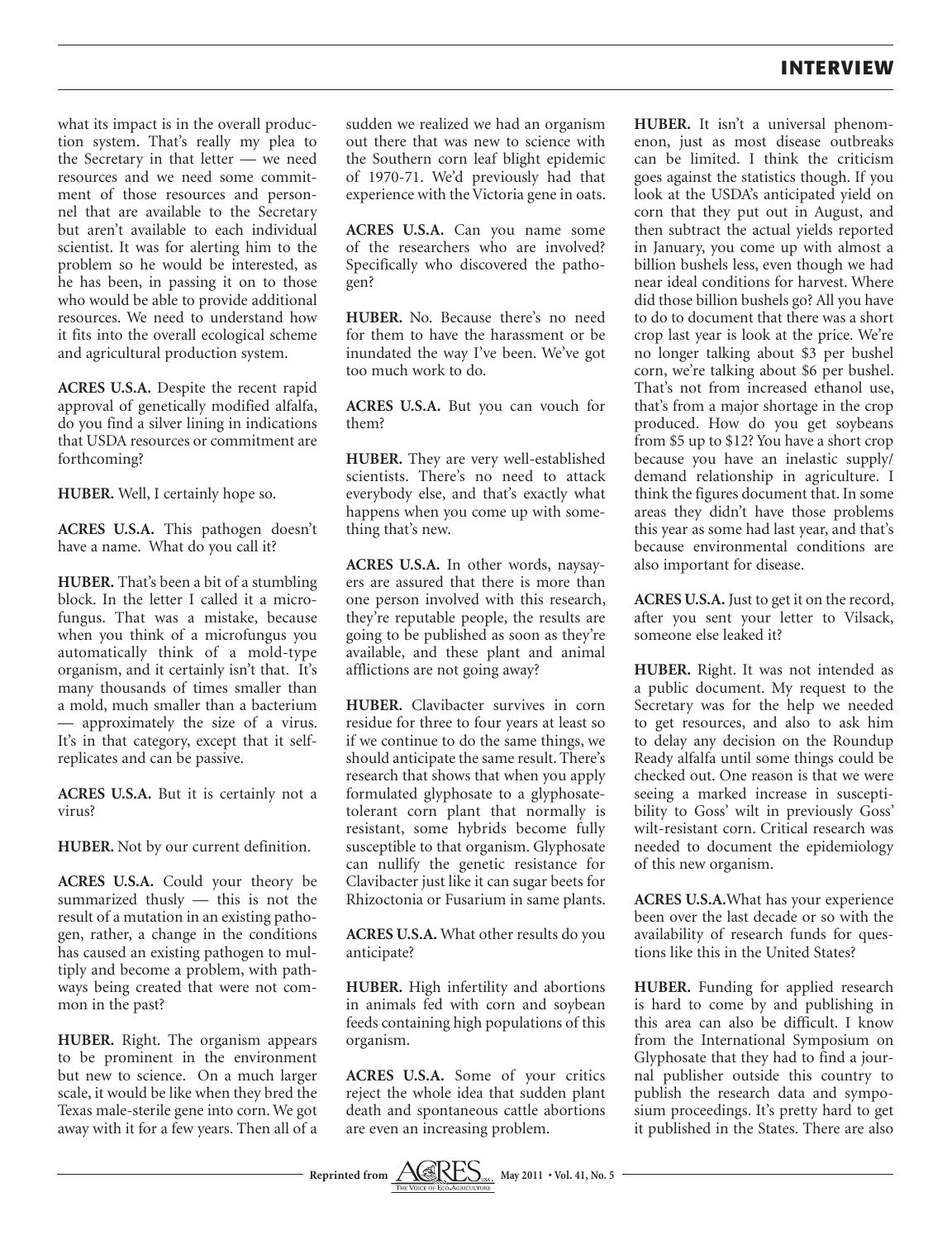### Letter Sent to Secretary Vilsack by Dr. Huber That Was Leaked

January 16, 2011

Dear Secretary Vilsack:

A team of senior plant and animal scientists have recently brought to my attention the discovery of an electron microscopic pathogen that appears to significantly impact the health of plants, animals, and probably human beings. Based on a review of the data, it is widespread, very serious, and is in much higher concentrations in Roundup Ready (RR) soybeans and corn — suggesting a link with the RR gene or more likely the presence of Roundup. This organism appears NEW to science.

This is highly sensitive information that could result in a collapse of US soy and corn export markets and significant disruption of domestic food and feed supplies. On the other hand, this new organism may already be responsible for significant harm (see below). My colleagues and I are therefore moving our investigation forward with speed and discretion, and seek assistance from the USDA and other entities to identify the pathogen's source, prevalence, implications, and remedies.

We are informing the USDA of our findings at this early stage, specifically due to your pending decision regarding approval of RR alfalfa. Naturally, if either the RR gene or Roundup itself is a promoter or co-factor of this pathogen, then such approval could be a calamity. Based on the current evidence, the only reasonable action at this time would be to delay deregulation at least until sufficient data has exonerated the RR system, if it does.

For the past 40 years, I have been a scientist in the professional and military agencies that evaluate and prepare for natural and manmade biological threats, including germ warfare and disease outbreaks. Based on this experience, I believe the threat we are facing from this pathogen is unique and of a high risk status. In layman's terms, it should be treated as an emergency.

A diverse set of researchers working on this problem have contributed various pieces of the puzzle, which together presents the following disturbing scenario:

#### **Unique Physical Properties**

This previously unknown organism is only visible under an electron microscope (36,000X), with an approximate size range equal to a medium size virus. It is able to reproduce and appears to be a micro-fungal-like organism. If so, it would be the first such micro-fungus ever identified. There is strong evidence that this infectious agent promotes diseases of both plants and mammals, which is very rare.

#### **Pathogen Location & Concentration**

It is found in high concentrations in Roundup Ready soybean meal and corn, distillers meal, fermentation feed products, pig stomach contents, and pig and cattle placentas.

#### **Linked with Outbreaks of Plant Disease**

The organism is prolific in plants infected with two pervasive diseases that are driving down yields and farmer income — sudden death syndrome

*continued on next page*



**ACRES U.S.A.** Has there been a chilling effect on the availability of funds to do the research in this country?

**HUBER.** The entomologists asked that they not be publicly identified by name because they were dependent on outside sources for funding and there isn't a lot of funding available for this type of research anymore so that's certainly a major impediment. You have to have funding to get graduate students working on it and if you have the graduate students, then you can get publications out to make it possible for you to get tenure and promotion.

**ACRES U.S.A.** Is the Ignacio Chapela affair a good example of the impact this can have on a young researcher's career?

**HUBER.** There are scientists who have experienced a situation where their career became very short or they had to change paths in order to survive and stay in the system.

**ACRES U.S.A.** Have you received any response from Secretary Vilsack?

**HUBER.** I didn't anticipate a direct response. I kind of thought I might receive a "We received your letter" note like you get back from your Congressman, but I have been contacted by USDA personnel in response to the letter. I've been cooperating and working with them in that area. I wanted to be able to do that in a more detailed manner than you can put in a letter, so in the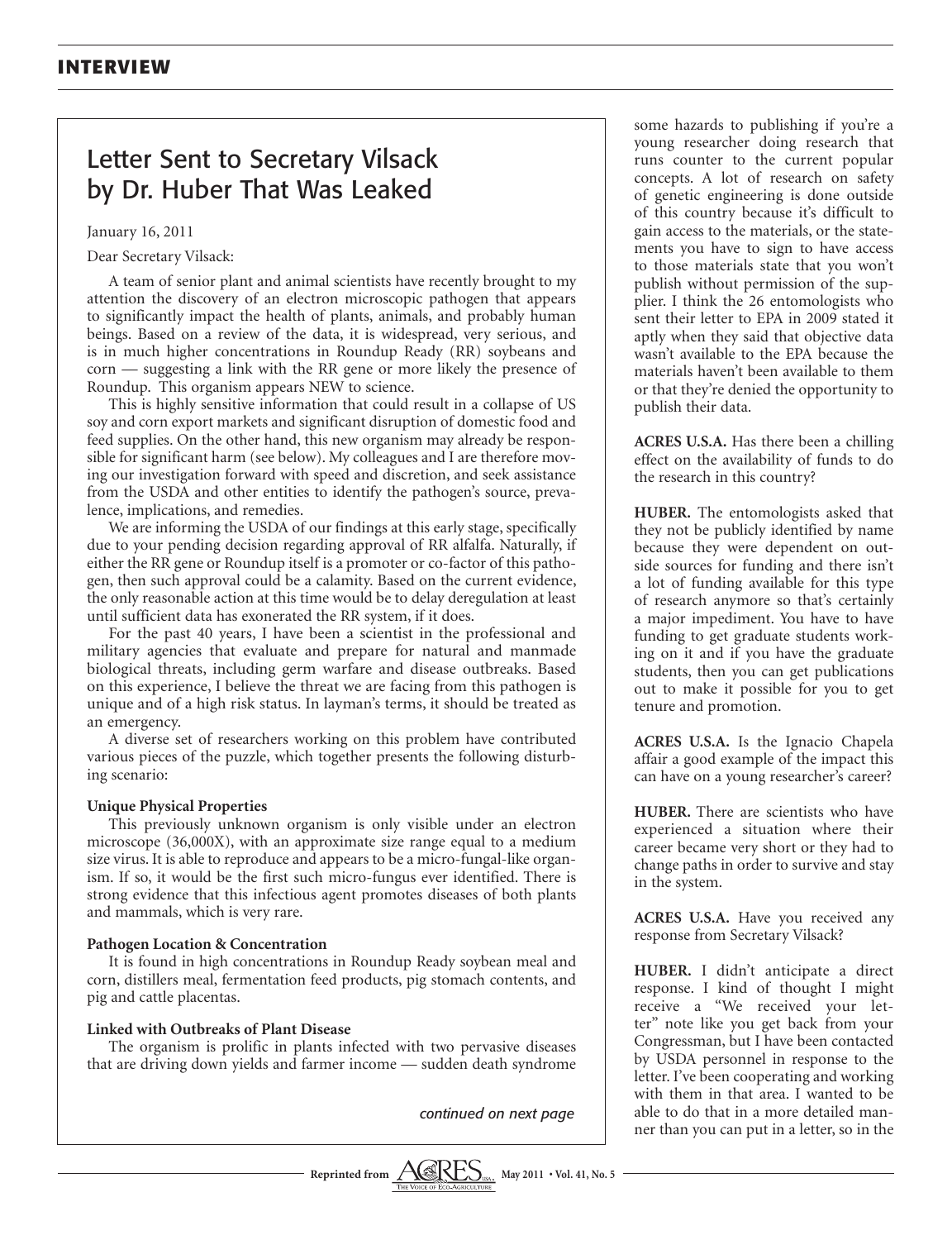letter I merely highlighted the concerns, the things that we were seeing and that we could document. I've been able to provide information for them to go forward in their investigations.

**ACRES U.S.A.** Then you're confident that the research component of the USDA is looking into it with great interest, not just brushing it aside?

**HUBER.** I believe they are at this point.

**ACRES U.S.A.** If the letter had not been made public, if it had gone through channels as you expected, do you think you might have gotten a more proactive response from Vilsack?

**HUBER.** It might have been easier for him to do that. I don't know. I have a good working relationship with a number of those people in the USDA, and they have the charge to respond to this kind of concern. They can't do it overnight; it takes a little time to get up to speed. Leaking of the letter didn't make it easier for them. It probably made it a little more difficult just because then you get a lot of pressure coming in from all different directions. But it may have moved the process along perhaps a little quicker than it might otherwise.

**ACRES U.S.A.** Are you personally acquainted with Secretary Vilsack or Assistant Secretary Kathleen Merrigan?

**HUBER.** No, I'm not. I've worked very closely for a long time with the actual scientists and people doing the work. I have a great deal of respect for a lot of those people.

**ACRES U.S.A.** What was the major focus of your work during the years before you became a retired, or emeritus, professor?

**HUBER.** For 50 years my research was focused heavily on the biology and control of soilborne pathogenic fungi, microbial ecology, biological control, microbial interactions and host-parasite physiology — trying to understand resistance and susceptibility from a physiological standpoint. I was heavily involved in the whole development of nitrification inhibitors, and

(SDS) in soy, and Goss' wilt in corn. The pathogen is also found in the fungal causative agent of SDS (Fusarium solani fsp glycines).

#### **Implicated in Animal Reproductive Failure**

Laboratory tests have confirmed the presence of this organism in a wide variety of livestock that have experienced spontaneous abortions and infertility. Preliminary results from ongoing research have also been able to reproduce abortions in a clinical setting.

The pathogen may explain the escalating frequency of infertility and spontaneous abortions over the past few years in US cattle, dairy, swine, and horse operations. These include recent reports of infertility rates in dairy heifers of over 20%, and spontaneous abortions in cattle as high as 45%.

For example, 450 of 1,000 pregnant heifers fed wheatlage experienced spontaneous abortions. Over the same period, another 1,000 heifers from the same herd that were raised on hay had no abortions. High concentrations of the pathogen were confirmed on the wheatlage, which likely had been under weed management using glyphosate.

#### **Recommendations**

In summary, because of the high titer of this new animal pathogen in Roundup Ready crops, and its association with plant and animal diseases that are reaching epidemic proportions, we request USDA's participation in a multi-agency investigation, and an immediate moratorium on the deregulation of RR crops until the causal/predisposing relationship with glyphosate and/or RR plants can be ruled out as a threat to crop and animal production and human health.

It is urgent to examine whether the side-effects of glyphosate use may have facilitated the growth of this pathogen, or allowed it to cause greater harm to weakened plant and animal hosts. It is well-documented that glyphosate promotes soil pathogens and is already implicated with the increase of more than 40 plant diseases; it dismantles plant defenses by chelating vital nutrients; and it reduces the bioavailability of nutrients in feed, which in turn can cause animal disorders. To properly evaluate these factors, we request access to the relevant USDA data.

I have studied plant pathogens for more than 50 years. We are now seeing an unprecedented trend of increasing plant and animal diseases and disorders. This pathogen may be instrumental to understanding and solving this problem. It deserves immediate attention with significant resources to avoid a general collapse of our critical agricultural infrastructure.

Sincerely,

COL (Ret.) Don M. Huber Emeritus Professor, Purdue University APS Coordinator, USDA National Plant Disease Recovery System (NPDRS)

also in identifying nutrient pathways in corn, soybeans and wheat. I served as one of the editors of the American Phytopathological Society's book on mineral nutrition and plant disease, which came out in 2007. I initially got involved with glyphosate thinking that when glyphosate-tolerant soybeans were

released it would probably be a win/ win situation for a lot of our growers who didn't want to make a separate trip across the soybeans to meet the nutritional demands for manganese. If they could just add manganese as a tank mix, it would be a pretty good time to remedy the manganese deficiency we

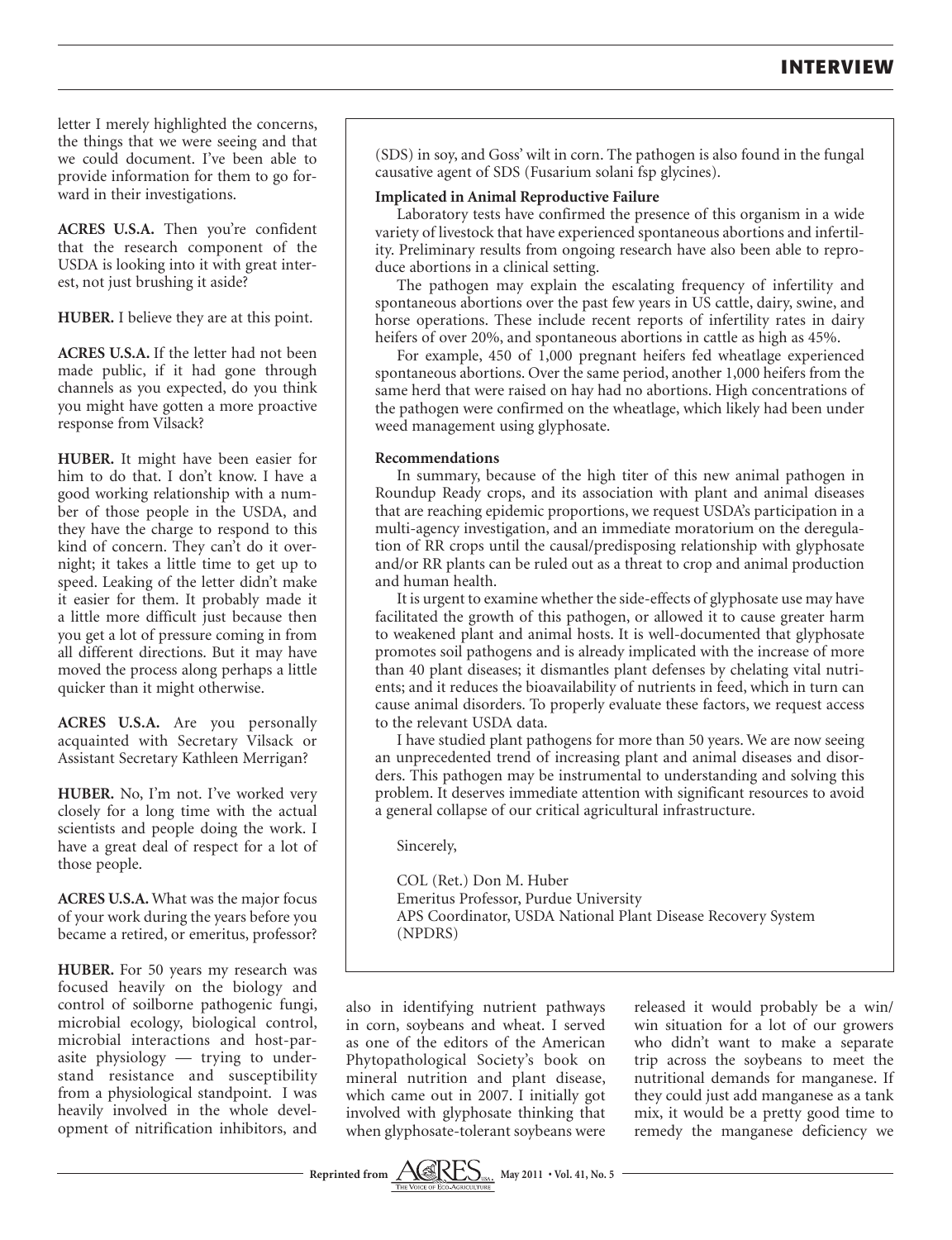## The Basics

Micronutrients are regulators, inhibitors and activators of physiological processes, and plants provide a primary dietary source of these elements for animals and people.

. . . Lost yield, reduced quality, and increased disease are the unfortunate consequences of untreated micronutrient deficiency. The shift to less tillage, herbicide resistant crops and extensive application of glyphosate has significantly changed nutrient availability and plant efficiency for a number of essential plant nutrients. Some of these changes are through direct toxicity of glyphosate while others are more indirect through changes in soil organisms important for nutrient access, availability, or plant uptake. . . .

— From Abstract of "Ag Chemical and Crop Nutrient Interacts Current Update" by Don M. Huber, Emeritus Professor, Purdue University

saw in a number of areas in Indiana, and they could get the weeds controlled at the same time. It only took one trial to realize that it wouldn't work, because glyphosate immobilized the manganese that we were trying to make available for the plant. The last 15-16 years were primarily devoted to understanding and finding ways to remedy the nutrient inefficiency that the technology and the chemistry was imposing on the plant. Of course that brought me right back to looking at a lot of those soil-microbial interactions that are so essential to making nutrients available to plants to start with.

**ACRES U.S.A.** How does that relate to the current pathogen?

**HUBER.** Any time you have a single gene in so many different crops, especially a gene that impacts the normal resistance and defense mechanism in the plant, and you spread that same vulnerability across so many plants, you should anticipate a high level of vulnerability. I think that's what we're seeing.

**ACRES U.S.A.** What worries you about the possibility of this pathogen getting loose in alfalfa?

**HUBER.** A perennial crop like alfalfa can be very susceptible to a closely related common soilborne bacterium to Goss' wilt. If the technology nullifies resistance to this bacterial disease like it can for corn

and it is compatible with the new organism, then you have a situation where you can compromise the crop totally because you don't have any way to get it out. With an annual crop like corn or soybean, or like we had with the Texas male-sterile gene, it was a matter of just going back to our old genetics and eliminating those with the gene from the breeding program. Once you have it implanted in the plant though, there's no way to get it out. With a perennial, insect-pollinated plant, I don't know of any way to eliminate it once it's distributed throughout an area as it could be very readily.

**ACRES U.S.A.** Genetic engineering is relatively new to science. Does that bring this problem to a new level of seriousness, because you can't just remove those traits? That is, the way you would if you simply stopped a hybrid program that was making something you didn't like?

**HUBER.** It's certainly easier to put it in than to get it out. Each time you put a foreign gene in, you're adding another stress to the plant — commonly referred to as a yield-drag aspect, which is very well documented. There's powerful technology here and usually, with a little bit of time, we can find a way to make that work more compatibly. Genetic engineering is a tool we may need for specific situations, but it's also been easy to abuse. I believe that when we start putting all of our eggs in one basket, it increases our vulnerability and potential risk factors

dramatically. I believe we should try to follow scientific principles and use a lot of caution until we understand what's going on in the whole process.

**ACRES U.S.A.** Do you agree that genetically modified food has been unduly rushed into the American food supply?

**HUBER.** Someone gave the analogy of asking how many drugs that were on the market 10 years ago aren't on the market today. The reason they aren't on the market now is that new information indicated the side effects were great enough or that they weren't safe for use to start with. Certainly there is plenty of information now in the scientific literature that would raise a red flag as to the extent of use of glyphosate on everything including your concrete driveway. We've seen that re-evaluation of the safety aspects in a couple of cases put a new light on it. The Indian Supreme Court recently actually insisted on an outside laboratory to do the toxicology analysis for Bt eggplant. The independent laboratory — I believe the one they selected was in New Zealand — stated essentially that the data presented for deregulation of that crop didn't meet international standards for toxicological studies, and that their independent toxicological research found that it wasn't safe for human consumption.

**ACRES U.S.A.** Despite the difficulty American researchers in particular have experienced, can you now cite much data that wasn't around when GMOs were introduced?

**HUBER.** There's a fair amount of toxicological data indicating that there are very serious concerns with some of the products. That's also one of the things that has been looked at with infertility and spontaneous abortions. There is an increasing level of glyphosate in our food chain, and with the toxicological data that's now available, the levels are often many times the level that would send up a very serious concern from a clinical laboratory standpoint. Some of that data shows that quite low levels of glyphosate are very toxic to liver cells, kidney cells, testicular cells, and the endocrine hormone system, and it becomes important

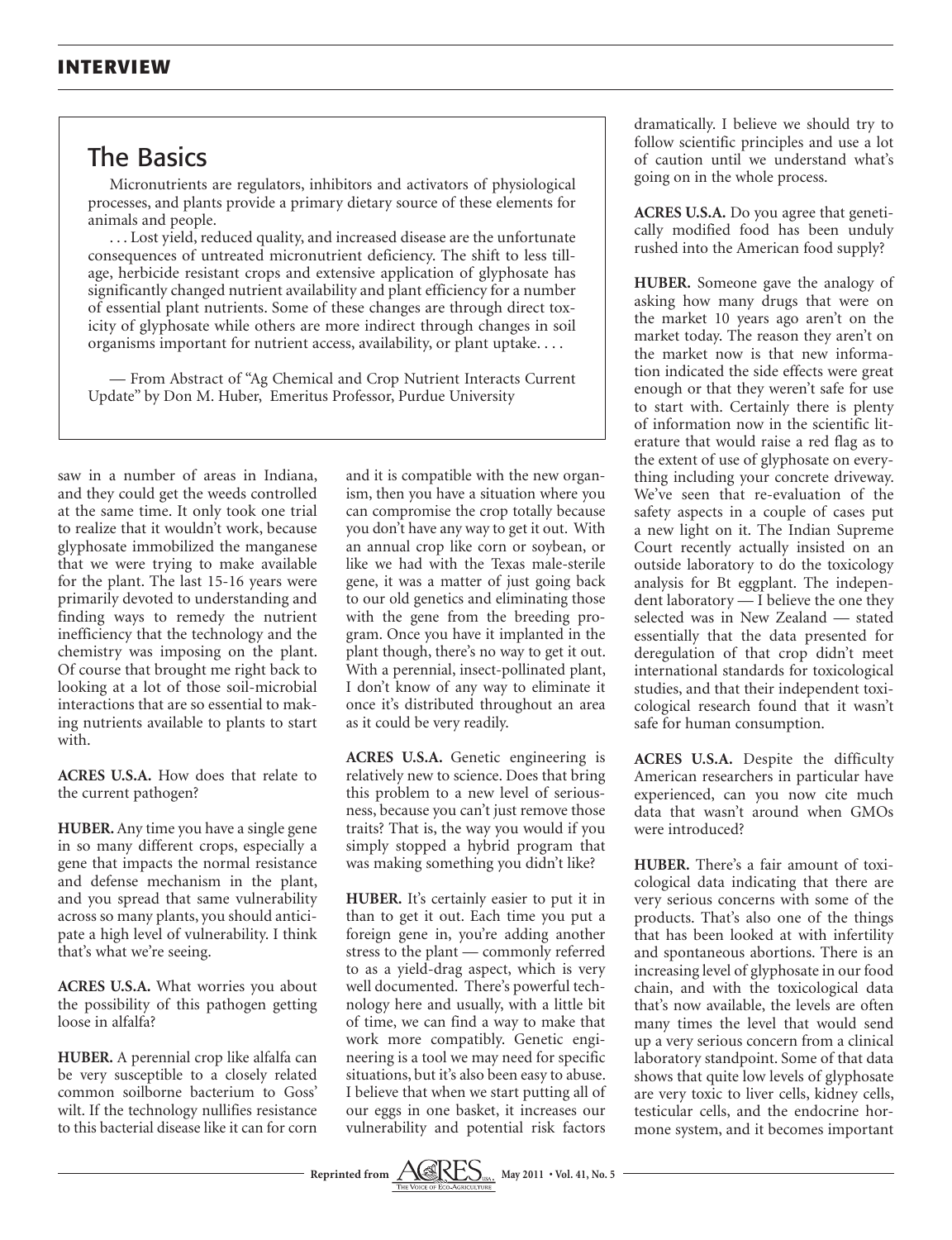because all of the systems are interrelated. We're finding fairly significant levels of glyphosate in manure. You have to ask how the chicken got it or how the hog or cattle got it, and of course, that's through their feed. Is it all moving through the animal or is it also into their meat and other tissues? We really don't have a lot of that data. Some of the other countries are collecting it and doing the analysis, and we're just starting to do some in this country. But for the most part it's just been considered so safe that we closed our eyes and said there's no need to do any of that work.

**ACRES U.S.A.** As you navigate the storm that the untimely release of your letter created, are you finding a certain amount of plain denial of the idea that glyphosate could pose serious problems?

**HUBER.** I'm finding that a lot of people are really surprised at how many peerreviewed scientific articles are out there to support what I'm bringing to their attention. Dr. Bill Johnson, a weed scientist at Purdue, documented in a paper he put out last summer that you can't kill a plant with glyphosate in sterile soil, but that it's the soilborne pathogens that are actually the herbicidal mode of action. What you usually hear is that glyphosate inhibits the EPSPS enzyme. Well, just inhibiting the EPSPS enzyme doesn't kill the plant — that's secondary metabolism. When you inhibit that enzyme, you shut down much of the plant's defense mechanisms against these soil-borne fungi. A lot of people aren't aware of the scientific research that's available, and I've had the opportunity to point that out — all the work of Eker, Cakmak, Ozturk, Kremer, Roemheld, Zobiole, etc., are all scientists who have germane concerns which I expressed to the Secretary. Dr. Hannah Mathers at Ohio State shows that glyphosate continues to accumulate in the perennial plant as long as the plant lives. That it continues to accumulate maybe six to eight years, and then finally reaches the level to damage cell walls. One of Dr. Mathers' papers says that this costs Ohio \$6.5 million a year in lost ornamental plants through bark-cracking and winter-kill. This kind of environmental stress is because of glyphosate toxicity from the

## About Glyphosate

Glyphosate, N-(phosphonomethyl)glycine, is the most extensively used herbicide in the history of agriculture. Weed management programs in glyphosateresistant (GR) field crops have provided highly effective weed control, simplified management decisions, and given cleaner harvested products. However, this relatively simple, broad-spectrum, systemic herbicide can have extensive unintended effects on nutrient efficiency and disease severity, thereby threatening its agricultural sustainability. A significant increase in disease severity associated with the widespread application of the glyphosate can be the result of direct glyphosate-induced weakening of plant defenses and increased pathogen population and virulence. Indirect effects of glyphosate on disease predisposition result from immobilization of specific micronutrients involved in disease resistance, reduced growth and vigor of the plant from accumulation of glyphosate in meristematic root, shoot, and reproductive tissues, altered physiological efficiency, or modification of the soil microflora affecting the availability of nutrients involved in physiological disease resistance. . . . recommended doses of glyphosate are often many times higher than needed to control weeds . . .

*— from Abstract of "Glyphosate Effects on Diseases of Plants" by G.S. Johal, D.M. Huber,* European Journal of Agronomy No. 31 *(2009)*

weeds that received the glyphosate since it moves out of the weeds' root system and is picked up by the ornamental or the perennial plant. Also, as that weed decomposes, it again releases glyphosate for root uptake into the adjacent plant.

**ACRES U.S.A.** Are you finding that the actual mechanism of glyphosate is widely misunderstood across the agricultural sector?

**HUBER.** Right. Most people just accept it as being similar to what we've had with other herbicides, where you have a primary physiological mechanism shutdown so that the chemistry actually does the killing of the plant. With glyphosate, it's only reducing the plant's ability to defend itself from soilborne pathogens. It can stunt the plant for a time before the plant recovers in a sterile soil. But in a non-sterile soil, you shut down that secondary system responsible for defense against those soil pathogens and it's like tying both hands behind the back and letting them trounce on it.

**ACRES U.S.A.** In your opinion, are the characteristics that led people to regard glyphosate as safer than herbicides of the past the same characteristics that

now make it increasingly troublesome, a threat to the nation's agriculture?

**HUBER.** Yes, even more so because most of the other herbicides had a full degradation requirement on a time basis. If



*Acres U.S.A.* is *the* national journal of sustainable agriculture, standing virtually alone with a real track record — over 40 years of continuous publication. Eash issue is packed full of information eco-consultants regularly charge top dollar for. You'll be kept up-to-date on all of the news that affects agriculture regulations, discoveries, research updates, organic certification issues, and more.

To subscribe, call **1-800-355-5313** *(toll-free in the U.S. & Canada)* 512-892-4400 / fax 512-892-4448 P.O. Box 91299 / Austin, TX 78709 info@acresusa.com

Or subscribe online at: www.acresusa.com